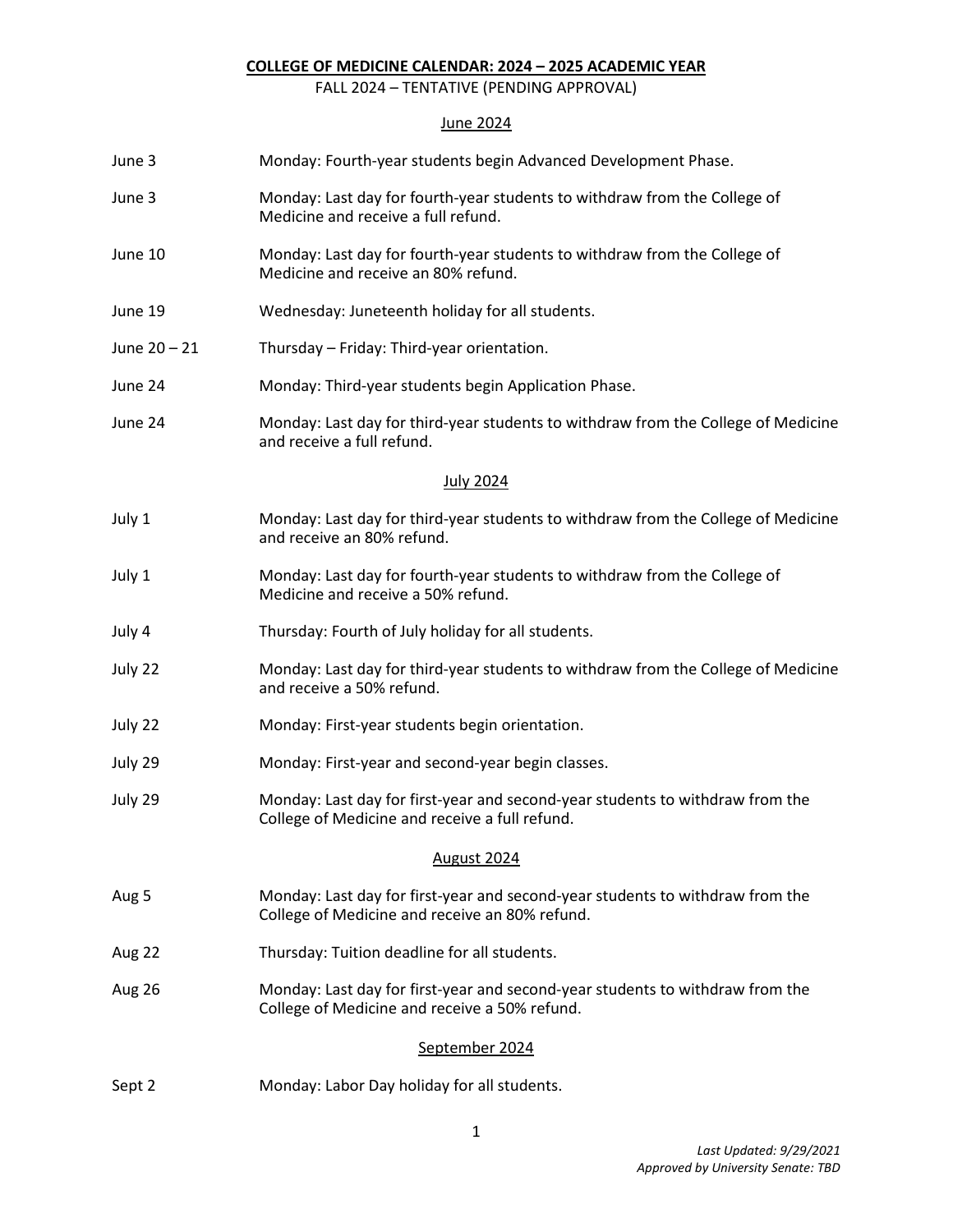# **COLLEGE OF MEDICINE CALENDAR: 2024 – 2025 ACADEMIC YEAR**

FALL 2024 – TENTATIVE (PENDING APPROVAL)

| Monday - Tuesday: Fall Break for first-year students.<br>Sept 30 – Oct 1 |
|--------------------------------------------------------------------------|
|--------------------------------------------------------------------------|

## November 2024

| Nov 1             | Friday: Last day for candidates applying to the College of Medicine to submit their<br>application to WEBAdmit. |  |  |  |
|-------------------|-----------------------------------------------------------------------------------------------------------------|--|--|--|
| Nov $25 - 26$     | Monday - Tuesday: Fall Break for second-year students.                                                          |  |  |  |
| Nov $27 - Dec 1$  | Wednesday – Sunday: Thanksgiving holiday for first-year and second-year students.                               |  |  |  |
| Nov $28 -$ Nov 29 | Thursday – Friday: Thanksgiving holiday for third-year and fourth-year students.                                |  |  |  |
| December 2024     |                                                                                                                 |  |  |  |
| Dec 16            | Monday: Winter Break begins for fourth-year students.                                                           |  |  |  |
| Dec 21            | Saturday: Winter Break begins for first-year and second-year students.                                          |  |  |  |
| <b>Dec 21</b>     | Saturday: Winter Break begins for third-year students.                                                          |  |  |  |